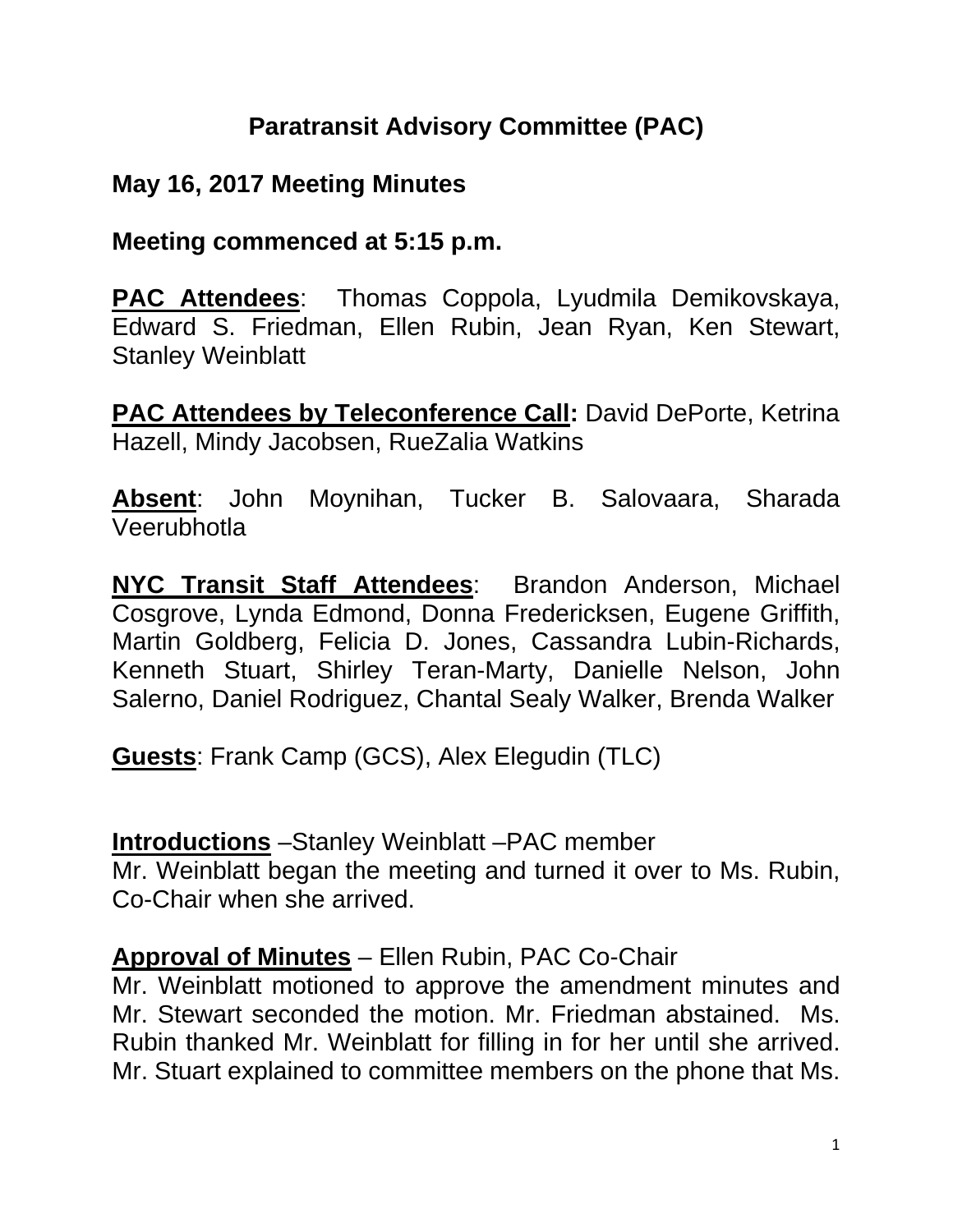Rubin has arrived and that Deputy VP, Michael Cosgrove was filling in for VP LoPiano.

**AAR Service Report** – Deputy Vice President, Michael Cosgrove As requested by the PAC, Deputy VP Michael Cosgrove provided a summary of the Paratransit Report.

Registrants increased 4.7% comparing 142,791 registrants in March 2016 to 149,502 registrants March 2017.

Trips requested decreased 4.5% comparing 706,985 Trips Requested in March 2016 to 674,831 Trips Requested in March 2017.

Early Cancellations increased 14.1% comparing 87,808 Early Cancellations in March 2016 to 100,199 Early Cancellations in March 2017.

Trips Scheduled decreased 7.0% comparing 613,484 Trips Scheduled in March 2016 to 570,399 Trips Scheduled in March 2017.

Trips Completed decreased 7.5% comparing 582,286 Trips Completed in March 2016 to 538,830 Trips Completed in March 2017.

Customer No-Shows decreased 10.1% comparing 9,356 Customer No-Shows in March 2016 to 8,411 Customer No-Shows in March 2017.

Carrier No-Shows decreased 22.9% comparing 1,144 Carrier No-Shows in March 2016 to 882 Carrier No-Shows in March 2017.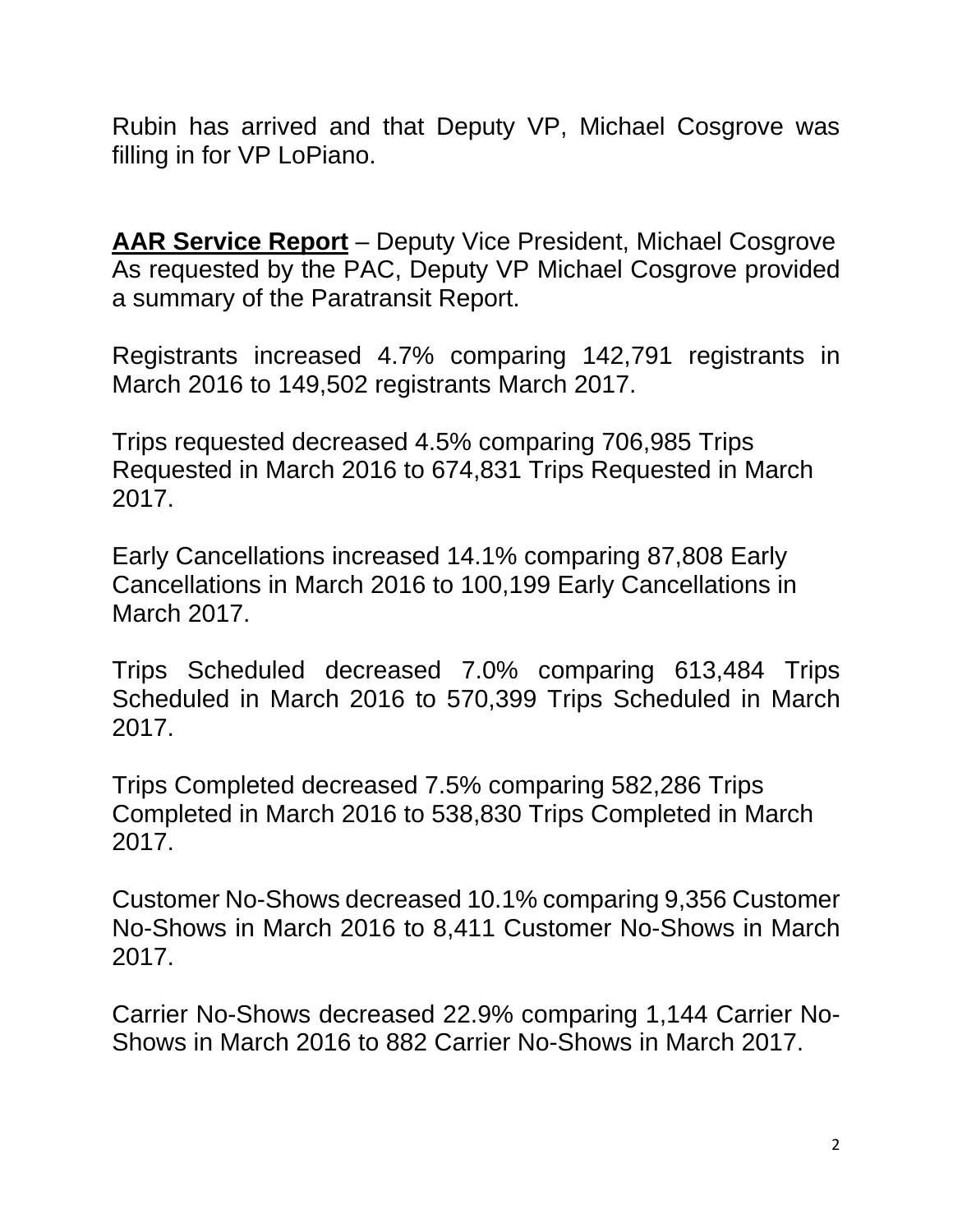Total No-Shows decreased 9.4% comparing 13,463 Total No-Shows in March 2016 to 12,202 Total No-Shows in March 2017.

On Time Performance decreased 1.7% comparing 92.0% On Time Performance in March 2016 to 90.3% On Time Performance in March 2017.

Appointments On Time decreased 5.0% comparing 86.0% in March 2016 to 81.0% in March 2017.

Late Trips by Carrier increased 3.6% comparing 33,198 in March 2016 to 34,394 Late Trips by Carrier in March 2017.

Complaints decreased 11.0% comparing 3,341 complaints in March 2016 to 2,975 complaints in March 2017.

There was a 3.8% decrease in complaints per 1,000 completed trips comparing 5.74 in March 2016 to 5.52 in March 2017.

Commendations decreased 7.3% comparing 872 Commendations in March 2016 to 808 Commendations in March 2017.

Total Boardings decreased 7.9% comparing 806,694 in March 2016 to 743,013 Total Boardings in March 2017.

VP Deputy Mr. Cosgrove mentioned that there were winter storms in March which caused AAR to close and this is reflected in the statistics report.

#### **PAC Comments**

Mr. Stewart asked where the raw data for Appointments on Time comes from. Mr. Cosgrove stated our ADEPT system documents the appointment time requested and AAR knows the time the drop-off was performed. This information is provided by Global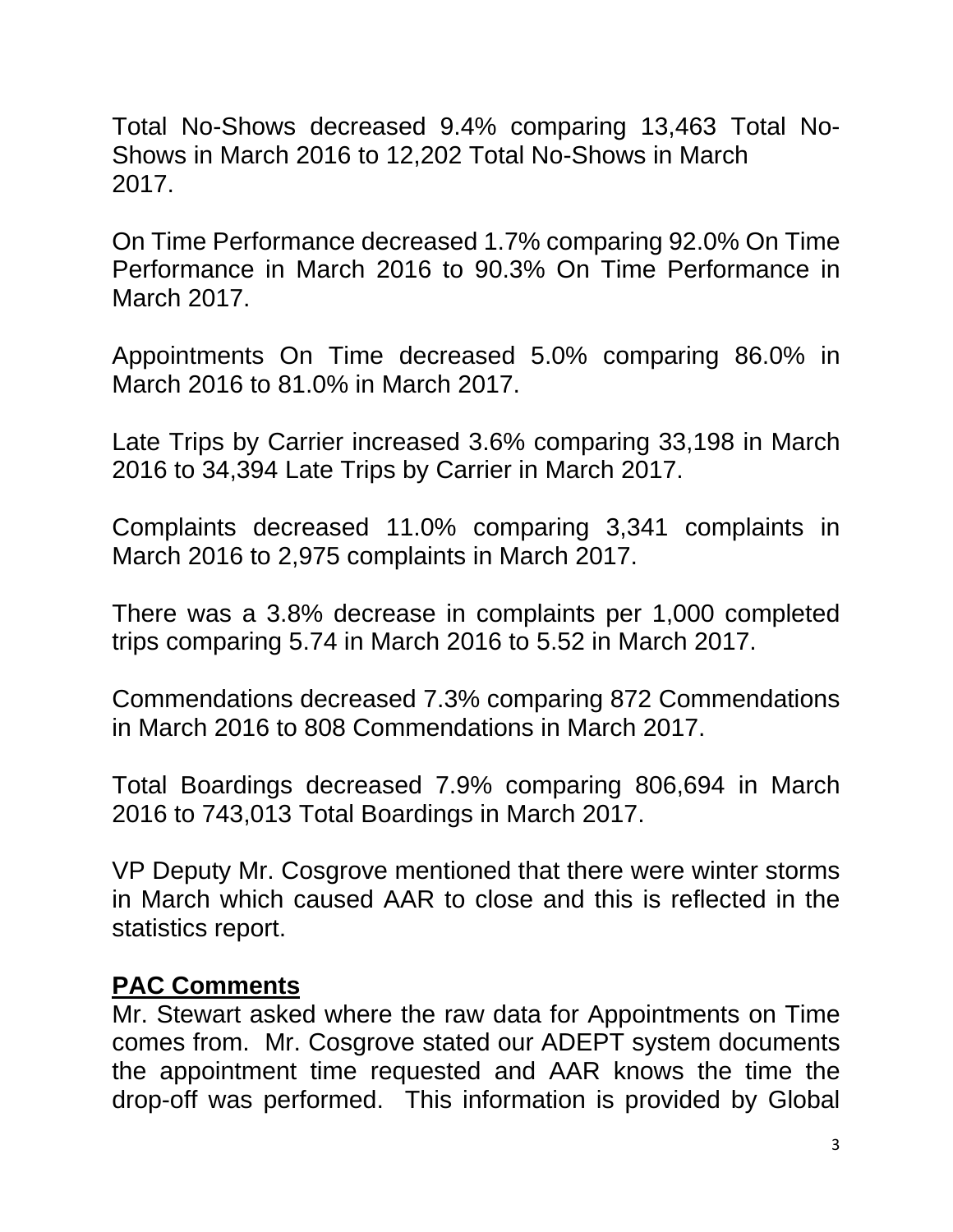Position Satellite (GPS) data that is transmitted into the system. Mr. Cosgrove stated that in previous meetings PAC members have mentioned when scheduling their appointment trips the reservationists were providing very early times for pickup. Based on this feedback, our Scheduling team began reviewing the system, implemented a change and is monitoring the results.

Ms. Demikovskaya wanted to make a commendation because she has seen a difference in the time she is given when reserving her appointment trips. Currently, when she travels from one borough to another, she is traveling on the vehicle for a shorter period of time.

Ms. Ryan asked if traffic conditions and days of the week, especially Sunday, are taken into consideration at the time of scheduling. Ms. Watkins mentioned that she has also encountered these issues on the weekend schedules. Mr. Rodriguez explained, speed controls working in the ADEPT system are done per half hour based on the region and borough you are traveling in. There are times during the day when there is less traffic; the speeds are faster and the system takes this information into account. When there is heavier traffic, speeds are slower so they allow more travel time. Mr. Cosgrove explained that scheduling software technology now exists that can take historical GPS data and determine how much time is necessary to move from one location to the next. The current Scheduling system doesn't provide this and we are looking into new systems that can do this and more.

### **III. Paratransit Topic** – Danielle Nelson: Taxi Reimbursement Process

Ms. Nelson introduced herself as the manager of Taxi Reimbursement and explained the taxi reimbursement process in a Power Point slide show.

Before submitting your request you should: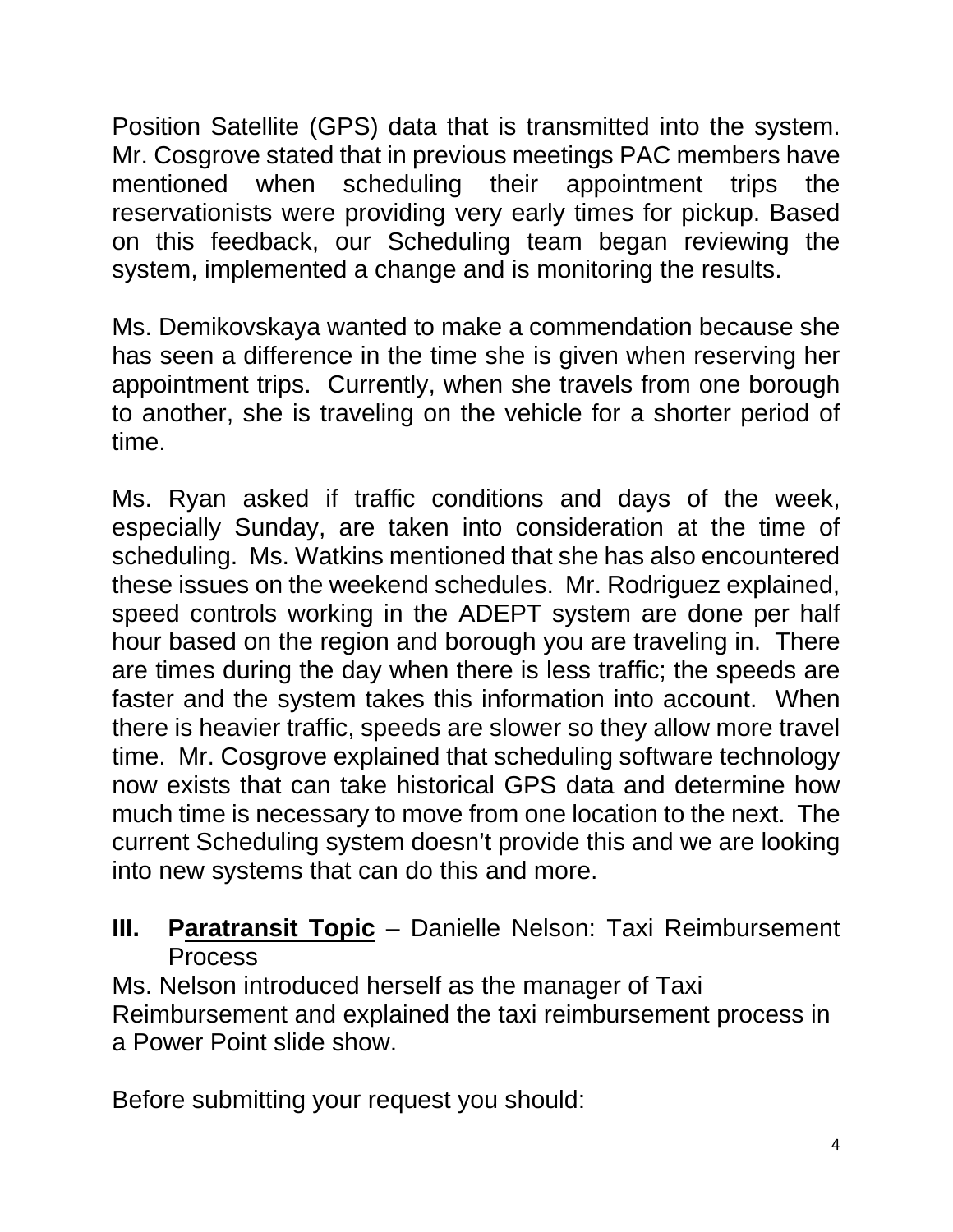- Document your trip date and authorization number
- Make copies of your receipts for your records
- Complete an AAR Taxi/Car Service Reimbursement Request Form for each authorization number you receive.

To locate this form you can visit our website at:

- www. MTA.info
- Click on New York City Transit
- Click on Access-A-Ride
- Click on Application & Forms then towards the bottom of the page you will
- Click on Taxi/Car Service Reimbursement Request Form

Mail this form with the original taxi receipt to:

AAR Taxi Reimbursement NYCT- Paratransit 130 Livingston Street Brooklyn, NY 11201

There are three steps in the processing of a Taxi Reimbursement Request:

- 1. Prepare Mail- hundreds of reimbursement request are received daily. Once received they are stamped, counted, sorted and bundled in preparation for processing.
- 2. Research Reimbursement Request- In this step receipts are reviewed to ensure they are valid and properly completed by drivers. At a minimum, the driver should fill in (date, fare, car number, name).

After ensuring receipts are valid and properly completed authorization to receive taxi reimbursement is verified by checking AAR's database to confirm (authorization numbers, client Id's, trip provided).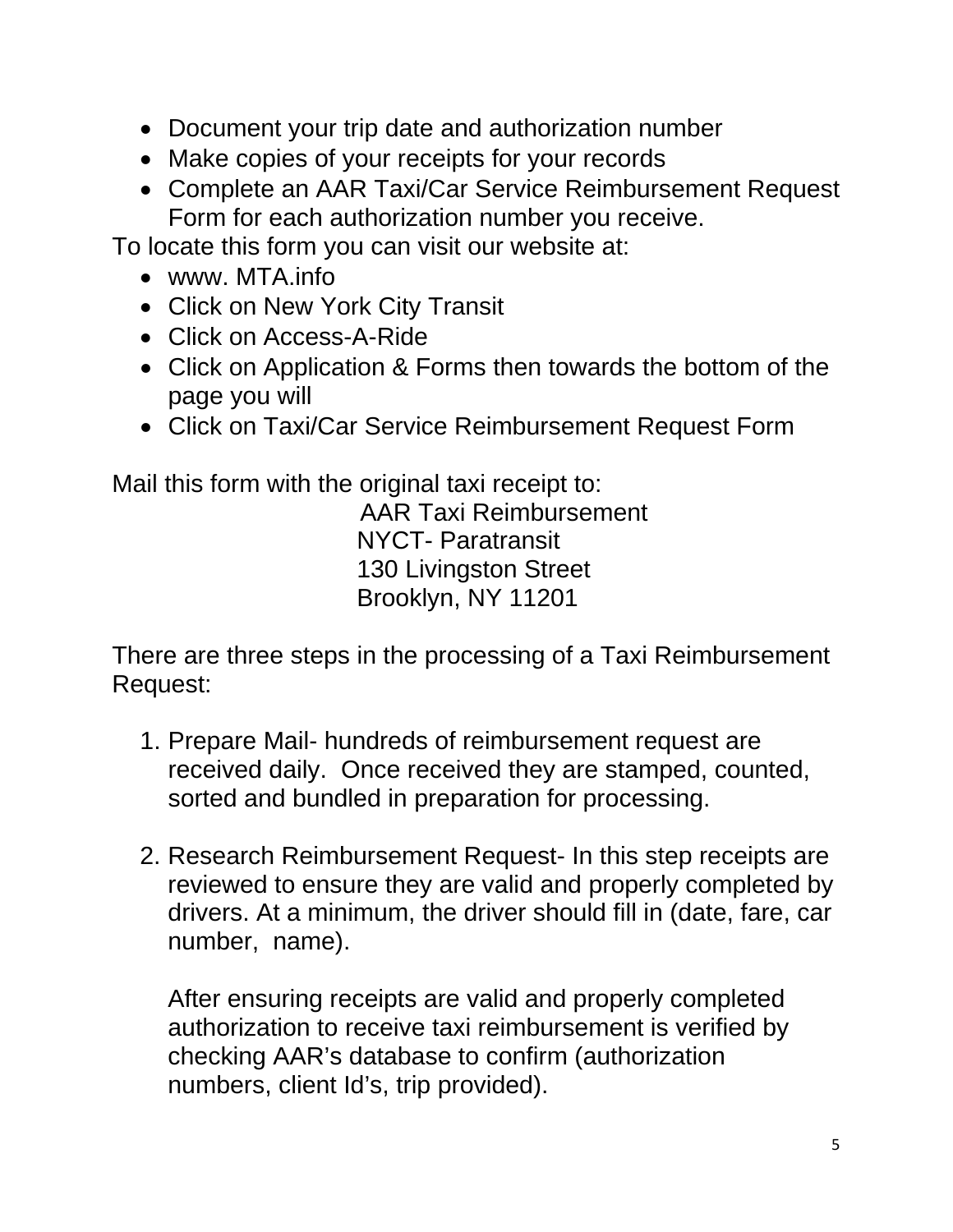3. Disbursing Payment- Requests are entered into AAR's Taxi Database in preparation of disbursing payment. On Mondays, Wednesdays and Fridays electronic files are submitted to MTA's Business Service Center requesting reimbursement be issued. The Business Center issues reimbursement checks within 1-2 business days of receiving the request and the checks are mailed within 2-3 business days from the date issued.

Ms. Ryan and Ms. Rubin felt the process was taking too long. DVP Cosgrove expressed that future plans include using TNC (Technology Network Connectivity) and E-hail. Customers will only have to pay the applicable transit fare and will not have to seek reimbursement. We will be using TNC (Technology Network Connectivity) and E-hail to assign livery cabs such as Green Cabs, Yellow Cabs and Wheel Chair Accessible Vehicles (WAVs) to customers and they won't have to pay out of pocket expense and submit for reimbursements. AAR will have business relationships with these companies.

Mr. Friedman inquired if the reservation process will still remain the same where a customer will have to book their trip one to two days in advance. Mr. Friedman expressed that he and many customers prefer the flexibility of taking the taxi at the time a customer is ready but likes not having to pay upfront. DVP Cosgrove acknowledged his concern and replied that we would be looking into ways to provide flexibility in booking and managing trips.

Ms. Nelson noted some Do's and Don'ts to Ensure Reimbursement:

- **Do** submit receipts within 3 months.
- All car service receipts **must include** the car service name and phone number.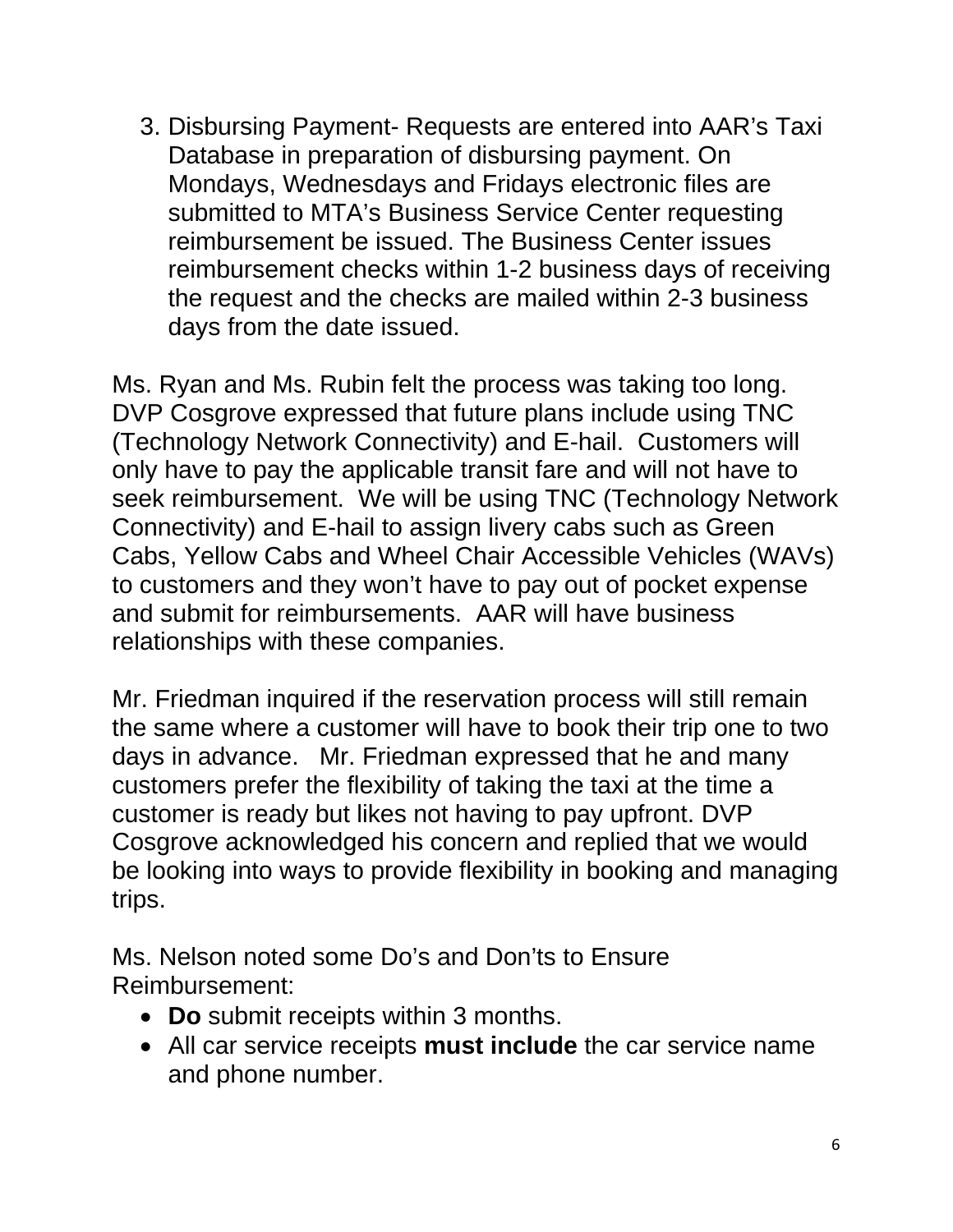- **Do** submit Reimbursement Request Forms with each request.
- You can also send a letter with the same information (name, customer ID, authorization #).
- **Do not** complete receipts yourself.
- **Do not** submit a business card in place of a receipt.
- If using Uber or other types of E-hails make sure you submit the detailed receipt.
- In the event you get a metered receipt all the information needed is on the receipt.

# **To Inquire:**

You can call 877-337-2017 and select Option 1 or Option 8. A representative will assist you by informing you of what mail date we are currently working on. If your inquiry requires attention than a Taxi Reimbursement staff member will follow up.

# **Reconciling Your Authorizations**

Once you receive the check you can track your reimbursement by locating this information on the invoice check:

- Authorization numbers which begin with T example (T138765839) in the invoice column.
- Date of trip begins with a D (D101116= 10/11/016) in the invoice column.
- The amount reimbursed for the trip can be found in the Gross or Net columns.

# **IV. PAC Topic** – PAC Membership

Ms. Teran-Marty provided an update on the resumes received for the PAC position. She informed the committee that the last day to